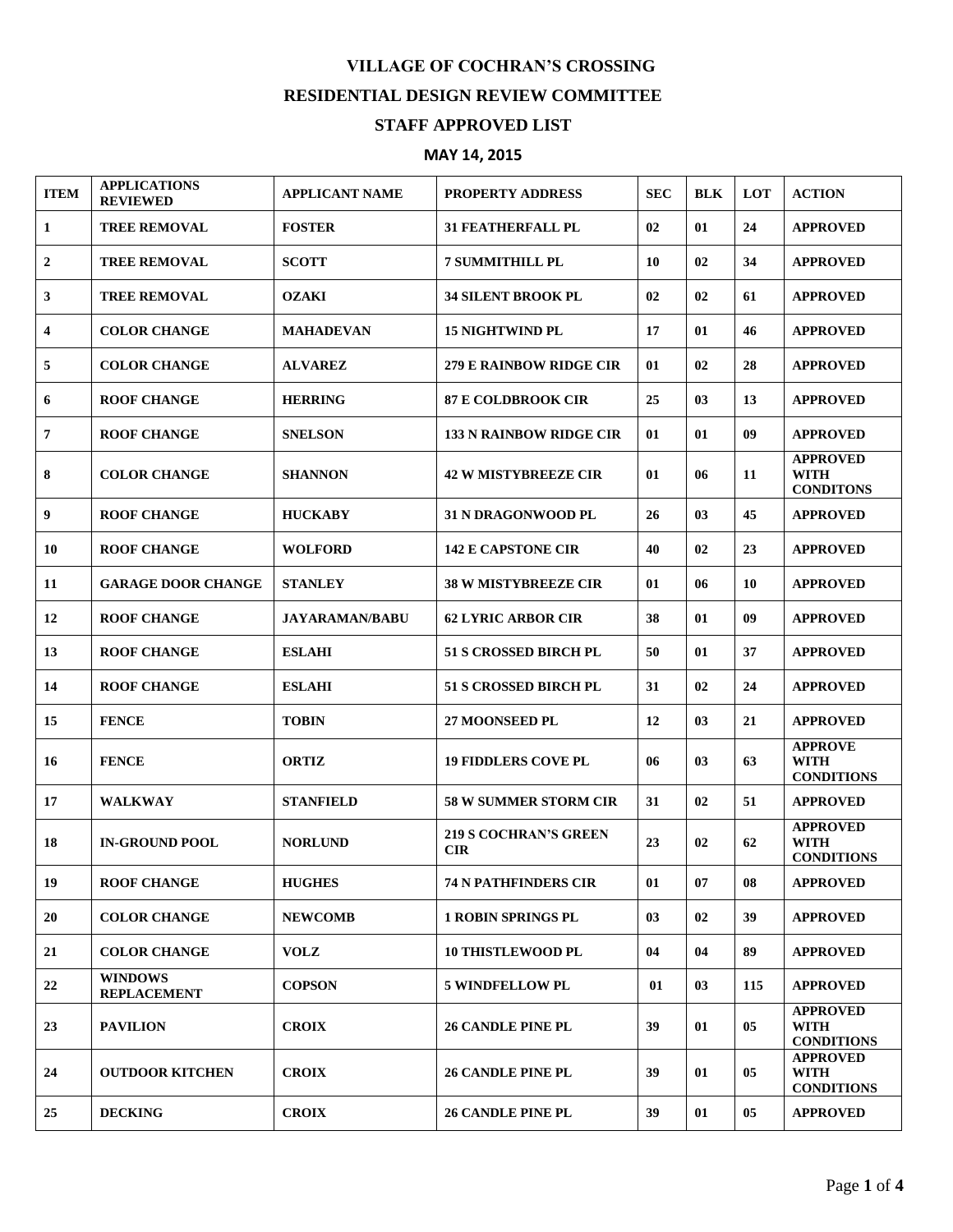| 26 | <b>BARRIER FENCE</b>                 | <b>KAPLAN</b>                                      | <b>131 MEADOWSPRING CIR</b>     | 33 | 02 | 02  | <b>APPROVED</b><br><b>WITH</b><br><b>CONDITIONS</b> |
|----|--------------------------------------|----------------------------------------------------|---------------------------------|----|----|-----|-----------------------------------------------------|
| 27 | <b>FENCE</b>                         | <b>BEESLEY</b>                                     | <b>26 MOONSEED PL</b>           | 12 | 03 | 17  | <b>APPROVED</b>                                     |
| 28 | <b>ROOF CHANGE</b>                   | <b>ORTIZ</b>                                       | <b>27 LAVENDER HAZE PL</b>      | 37 | 02 | 09  | <b>APPROVED</b>                                     |
| 29 | <b>ROOF CHANGE</b>                   | <b>AMMAR</b>                                       | 9 LINNET CHASE PL               | 03 | 02 | 86  | <b>APPROVED</b>                                     |
| 30 | <b>ROOF CHANGE</b>                   | <b>PHILLIPS</b>                                    | <b>34 S SUMMER CLOUD DR</b>     | 29 | 02 | 09  | <b>APPROVED</b>                                     |
| 31 | <b>WINDOWS</b><br><b>REPLACEMENT</b> | <b>PETERSON</b>                                    | <b>15 MISTFLOWER PL</b>         | 21 | 02 | 49  | <b>APPROVED</b>                                     |
| 32 | <b>ROOF CHANGE</b>                   | <b>YOUNAS</b>                                      | <b>15 CANDLE PINE PL</b>        | 39 | 01 | 14  | <b>APPROVED</b>                                     |
| 33 | <b>COLOR CHANGE</b>                  | <b>JOYCE JR</b>                                    | <b>6 CRESTONE PL</b>            | 04 | 04 | 58  | <b>APPROVED</b>                                     |
| 34 | <b>BARRIER FENCE</b>                 | <b>CARTER</b>                                      | <b>18 THUNDERCOVE PL</b>        | 02 | 02 | 27  | <b>APPROVED</b><br><b>WITH</b><br><b>CONDITIONS</b> |
| 35 | <b>FENCE</b>                         | <b>KANDLE</b>                                      | <b>205 PURPLE SLATE PL</b>      | 37 | 03 | 18  | <b>APPROVED</b><br><b>WITH</b><br><b>CONDITIONS</b> |
| 36 | <b>COLOR CHANGE</b>                  | <b>KIRKPATRICK</b>                                 | <b>29 THUNDERCOVE PL</b>        | 02 | 02 | 38  | <b>APPROVED</b>                                     |
| 37 | <b>BARRIER FENCE</b>                 | <b>BOUCHEY</b>                                     | <b>103 S FLAGSTONE PATH CIR</b> | 42 | 01 | 31  | <b>APPROVED</b><br><b>WITH</b><br><b>CONDITIONS</b> |
| 38 | <b>DRIVEWAY</b>                      | <b>JAMES</b>                                       | <b>202 N VILLAGE KNOLL CIR</b>  | 10 | 02 | 43  | <b>APPROVED</b>                                     |
| 39 | <b>COLOR CHANGE</b>                  | <b>MATHIS</b>                                      | <b>75 HOLLYMEAD DR</b>          | 09 | 01 | 08  | <b>APPROVED</b>                                     |
| 40 | <b>TREE REMOVAL</b>                  | <b>HAYES</b>                                       | <b>31 E SHADOWPOINT CIR</b>     | 08 | 05 | 03  | <b>APPROVED</b>                                     |
| 41 | <b>PATIO/WOOD DECK</b>               | <b>PAUR</b>                                        | <b>26 PALMER GREEN PL</b>       | 55 | 05 | 06  | <b>APPROVED</b>                                     |
| 42 | <b>SUMMER KITCHEN</b>                | <b>PAUR</b>                                        | <b>26 PALMER GREEN PL</b>       | 55 | 05 | 06  | <b>APPROVED</b><br><b>WITH</b><br><b>CONDITIONS</b> |
| 43 | <b>FENCE</b>                         | <b>A&amp;J PREMIER</b><br><b>RENTAL PROPERTIES</b> | <b>34 N DUSKWOOD PL</b>         | 26 | 03 | 03  | <b>APPROVED</b>                                     |
| 44 | <b>FENCE</b>                         | <b>A&amp;J PREMIER</b><br><b>RENTAL PROPERTIES</b> | 34 N DUSKWOOD PL                | 26 | 03 | 03  | <b>APPROVED</b>                                     |
| 45 | <b>IN-GROUND POOL &amp; SPA</b>      | <b>SAMPLE</b>                                      | <b>7 E TWINBERRY PL</b>         | 31 | 01 | 21  | <b>APPROVED</b><br><b>WITH</b><br><b>CONDITIONS</b> |
| 46 | <b>ROOF CHANGE</b>                   | <b>PORTER</b>                                      | <b>30 BANK BIRCH PL</b>         | 41 | 02 | 18  | <b>APPROVED</b>                                     |
| 47 | <b>ROOF CHANGE</b>                   | <b>BOREY/STETTNER</b>                              | <b>15 MORNING ARBOR PL</b>      | 40 | 03 | 12  | <b>APPROVED</b>                                     |
| 48 | <b>ROOF CHANGE</b>                   | <b>BOREY/STETTNER</b>                              | 3 PLUM BLOSSOM                  | 29 | 01 | 24  | <b>APPROVED</b>                                     |
| 49 | <b>ROOF CHANGE</b>                   | <b>BALASUBRAMANY</b>                               | <b>155 W GOLDEN ARROW CIR</b>   | 12 | 01 | 10  | <b>APPROVED</b>                                     |
| 50 | <b>ROOF CHANGE</b>                   | <b>KAULIKOU</b>                                    | <b>7 TWILIGHT PLAIN PL</b>      | 51 | 01 | 22  | <b>APPROVED</b>                                     |
| 51 | <b>ROOF CHANGE</b>                   | <b>CANNON</b>                                      | <b>107 W TRILLIUM CT</b>        | 19 | 02 | 16  | <b>APPORVED</b>                                     |
| 51 | <b>ROOF CHANGE</b>                   | <b>HART</b>                                        | <b>30 E SUMMER STORM CIR</b>    | 31 | 02 | 56  | <b>APPROVED</b>                                     |
| 52 | <b>ROOF CHANGE</b>                   | <b>BLANKENSHIP</b>                                 | <b>5 MALLARD GLEN PL</b>        | 03 | 02 | 103 | <b>APPROVED</b>                                     |
| 53 | <b>ROOF CHANGE</b>                   | <b>MAYER</b>                                       | <b>146 W SHADOWPOINT CIR</b>    | 08 | 03 | 05  | <b>APPROVED</b>                                     |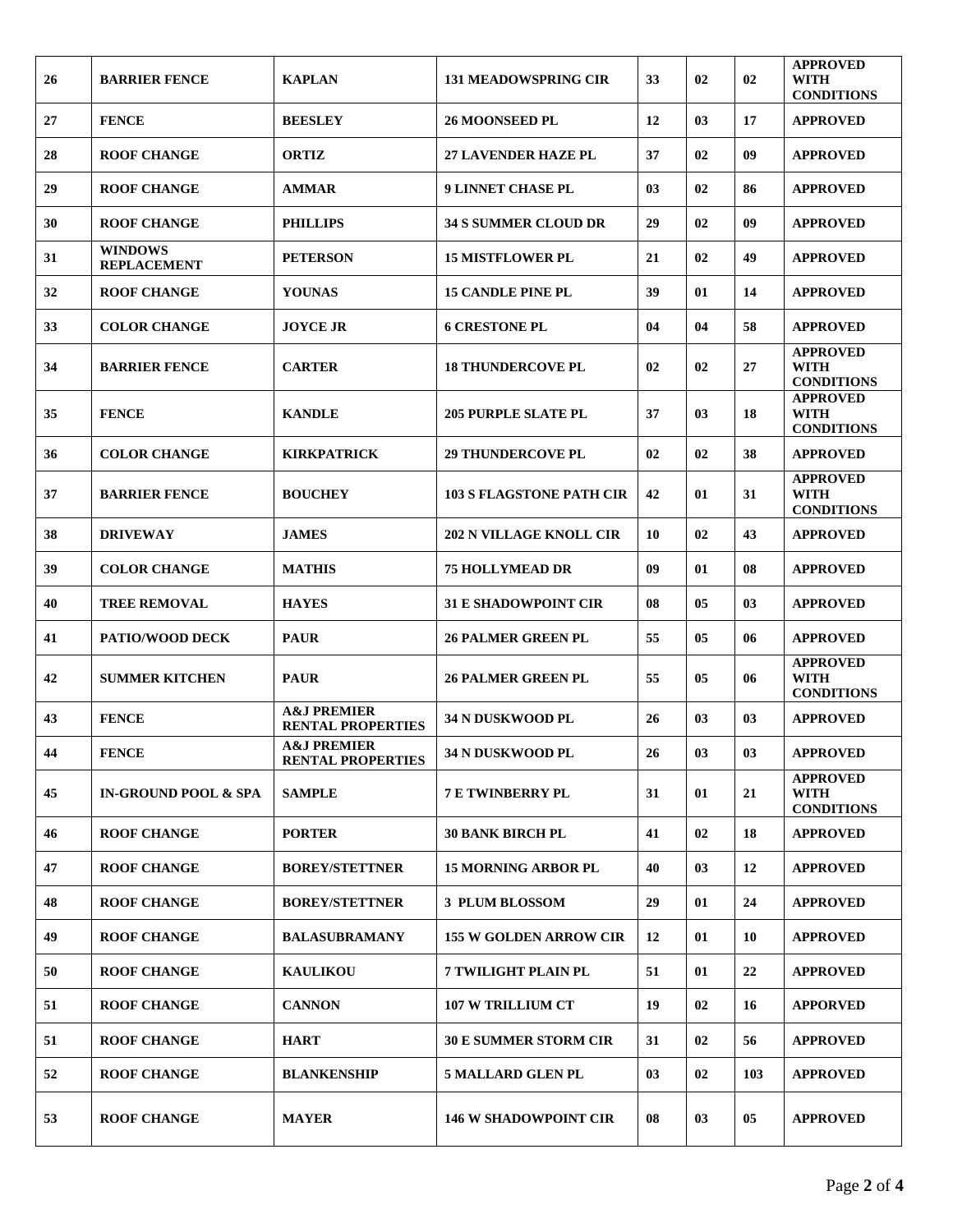| 54 | <b>ROOF CHANGE</b>                            | <b>CHRISTIAN</b>                            | <b>2 THORNBUSH PL</b>          | 28        | 02             | 32  | <b>APPROVED</b>                                     |
|----|-----------------------------------------------|---------------------------------------------|--------------------------------|-----------|----------------|-----|-----------------------------------------------------|
| 55 | <b>COLOR CHANGE</b>                           | <b>WEST</b>                                 | <b>117 TREESCAPE CIR</b>       | 16        | 02             | 01  | <b>APPROVED</b>                                     |
| 56 | <b>COLOR CHANGE</b>                           | <b>WISENBAKER II</b>                        | <b>14 SNOWBIRD PL</b>          | 04        | 04             | 111 | <b>APPROVED</b>                                     |
| 57 | <b>ROOF CHANGE</b>                            | <b>GREENBAUM</b>                            | <b>162 PURPLE SLATE PL</b>     | 37        | 03             | 29  | <b>APPROVED</b>                                     |
| 58 | <b>COLOR CHANGE</b>                           | <b>LAMMONS</b>                              | <b>43 GANNET HOLLOW PL</b>     | 01        | 03             | 58  | <b>APPROVED</b>                                     |
| 59 | <b>COLOR CHANGE</b>                           | <b>BYRNE</b>                                | <b>83 STARDUST PL</b>          | 25        | 0 <sub>3</sub> | 37  | <b>APPROVED</b>                                     |
| 60 | <b>ROOF CHANGE</b>                            | <b>BYRNE</b>                                | <b>83 STARDUST PL</b>          | 25        | 03             | 37  | <b>APPROVED</b>                                     |
| 61 | <b>IN-GROUND POOL &amp; SPA</b>               | <b>GARCIA</b>                               | <b>269 E GOLDEN ARROW CIR</b>  | 18        | 01             | 15  | <b>APPROVED</b><br><b>WITH</b><br><b>CONDITIONS</b> |
| 62 | <b>IN-GROUND POOL &amp; SPA</b>               | <b>HERRING</b>                              | <b>87 E COLDBROOK CIR</b>      | 25        | 03             | 13  | <b>APPROVED</b><br><b>WITH</b><br><b>CONDITIONS</b> |
| 63 | <b>TREE REMOVAL</b>                           | <b>KATH</b>                                 | <b>88 HOLLYMEAD DR</b>         | 09        | 04             | 18  | <b>APPROVED</b>                                     |
| 64 | <b>COLOR CHANGE</b>                           | <b>HENDERSON JR</b>                         | <b>75 W SUMMER STORM CIR</b>   | 31        | 03             | 40  | <b>APPROVED</b>                                     |
| 65 | <b>ROOF CHANGE</b>                            | <b>GERNHARD</b>                             | <b>195 E GOLDEN ARROW CIR</b>  | 18        | 01             | 01  | <b>APPROVED</b>                                     |
| 66 | <b>ROOF CHANGE</b>                            | <b>COON</b>                                 | <b>6 DAY LILY PL</b>           | 42        | 01             | 09  | <b>APPROVED</b>                                     |
| 67 | <b>ROOF CHANGE</b>                            | <b>EISINGER</b>                             | <b>31 MISTED LILAC PL</b>      | 37        | 01             | 50  | <b>APPROVED</b>                                     |
| 68 | <b>WINDOWS</b>                                | <b>MATHES</b>                               | <b>4 RUSTY RIDGE PL</b>        | 02        | 04             | 41  | <b>APPROVED</b>                                     |
| 69 | <b>COLOR CHANGE</b>                           | <b>MATHES</b>                               | <b>4 RUSTY RIDGE PL</b>        | 02        | 04             | 41  | <b>APPROVED</b>                                     |
| 70 | <b>PLAY FORT/CLIMBING</b><br><b>APPARATUS</b> | <b>BULLOCK</b>                              | <b>85 N SUNNY SLOPE CIR</b>    | 32        | 01             | 08  | <b>APPROVED</b><br><b>WITH</b><br><b>CONDITIONS</b> |
| 71 | <b>PAVING</b>                                 | <b>PORTNIAGUINE</b>                         | <b>26 SWEETDREAM PL</b>        | 19        | 03             | 53  | <b>APPROVED</b><br><b>WITH</b><br><b>CONDITIONS</b> |
| 72 | <b>WINDOWS</b><br><b>REPLACEMENT</b>          | <b>VILLANUEVA</b>                           | <b>39 VILLAGE KNOLL PL</b>     | 10        | 04             | 94  | <b>APPROVED</b>                                     |
| 73 | <b>ROOF CHANGE</b>                            | <b>JOINER</b>                               | <b>125 W RAINBOW RIDGE CIR</b> | 01        | 01             | 11  | <b>APPROVED</b>                                     |
| 74 | <b>ROOF CHANGE</b>                            | <b>DYE</b>                                  | <b>26 E SUMMER STORM CIR</b>   | 31        | 02             | 57  | <b>APPROVED</b>                                     |
| 75 | <b>ROOF CHANGE</b>                            | <b>KEOUGH</b>                               | <b>26 WOODMERE PL</b>          | 21        | 02             | 07  | <b>APPROVED</b>                                     |
| 76 | <b>ROOF CHANGE</b>                            | <b>FEDERAL INSTITUE</b><br><b>OF HEALTH</b> | <b>35 STONECROFT PL</b>        | 56        | 01             | 21  | <b>APPROVED</b>                                     |
| 77 | <b>PATIO COVER</b>                            | <b>MURPHY</b>                               | <b>40 WATERFORD LAKE</b>       | 44        | 01             | 30  | <b>APPROVED</b><br><b>WITH</b><br><b>CONDITIONS</b> |
| 78 | <b>SUMMER KITCHEN</b>                         | <b>MURPHY</b>                               | <b>40 WATERFORD LAKE</b>       | 44        | 01             | 30  | <b>APPROVED</b><br><b>WITH</b><br><b>CONDITIONS</b> |
| 79 | <b>FIREPLACE</b>                              | <b>MURPHY</b>                               | <b>40 WATERFORD LAKE</b>       | 44        | 01             | 30  | <b>APPROVED</b><br><b>WITH</b><br><b>CONDITIONS</b> |
| 80 | 2 <sup>ND</sup> FL COVERED PATIO              | <b>CHU</b>                                  | <b>26 N MORNING CLOUD CIR</b>  | <b>20</b> | 01             | 61  | <b>APPROVED</b><br><b>WITH</b><br><b>CONDITIONS</b> |
| 81 | <b>TREE REMOVAL</b>                           | <b>WYNNE</b>                                | <b>54 ABERDEEN CROSSING PL</b> | 48        | 01             | 17  | <b>APPROVED</b>                                     |
| 82 | <b>INNER WALL</b>                             | <b>COLUNS</b>                               | <b>5 SILENT BROOK PL</b>       | 02        | 02             | 71  | <b>APPROVED</b><br><b>WITH</b><br><b>CONDITIONS</b> |